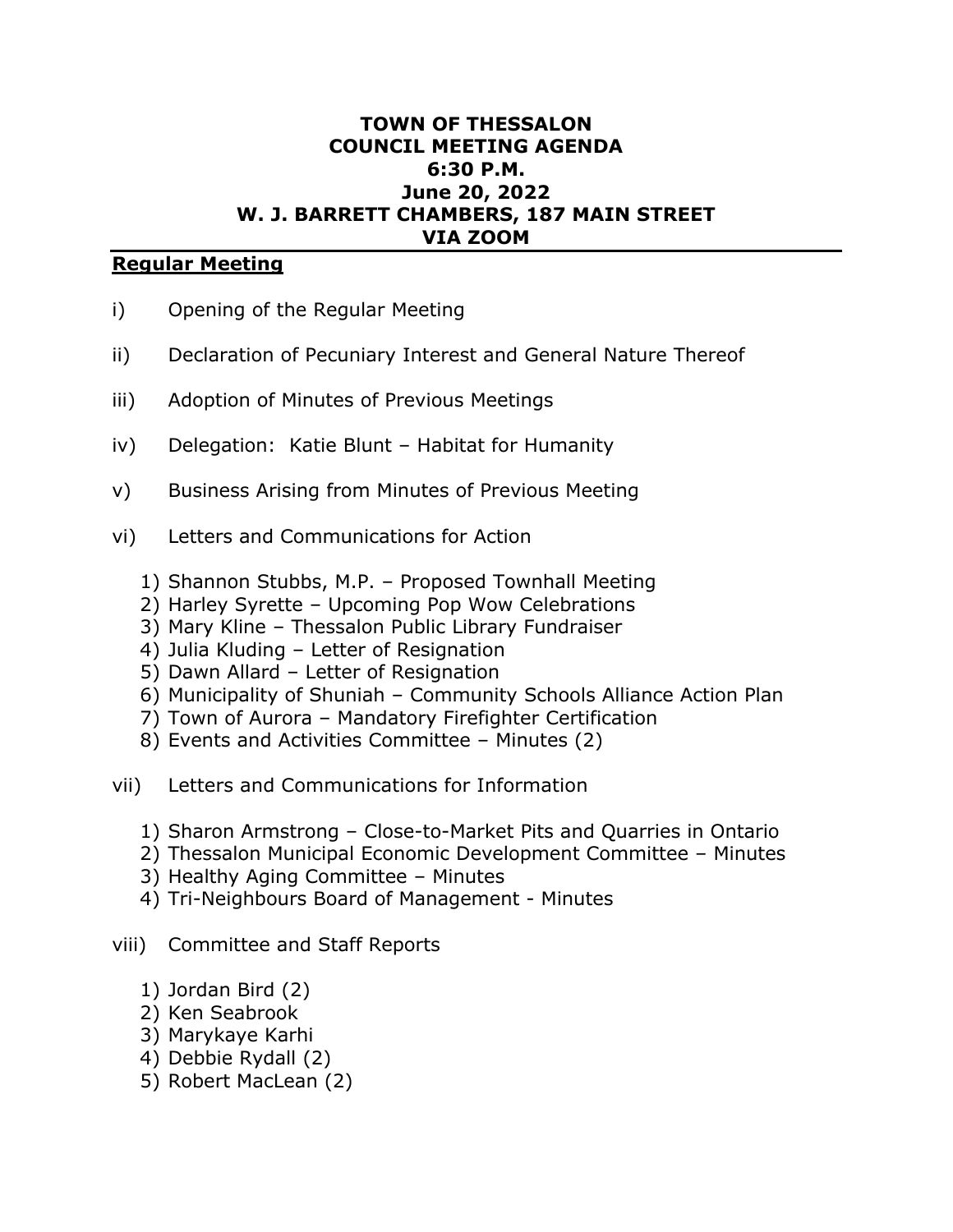## **TOWN OF THESSALON COUNCIL MEETING AGENDA – PAGE 2 6:30 P.M. June 20, 2022 W. J. BARRETT CHAMBERS, 187 MAIN STREET VIA ZOOM**

- ix) General Business
	- 1) Bylaw 2487 Restricted Actions for Clerk-Treasurer
	- 2) Bylaw 2488 Confirmatory
- x) Closed Session
	- 1) That Council proceed in Closed Session in order to address personal matters about an identifiable individual, including municipal or local board employees, and specifically, a recommendation regarding the remaining summer student positions, applications to serve on the Thessalon Volunteer Fire Department, the Thessalon Public Library Board, and the Thessalon Events and Activities Committee, as well as a matter involving the acquisition or disposition of lands and specifically, the property at 146 Main Street.
- xi) Passing of Confirmatory By-law
- xii) Adjournment

**Please Remember To Mute Your Cell Phone and Refrain From Texting**